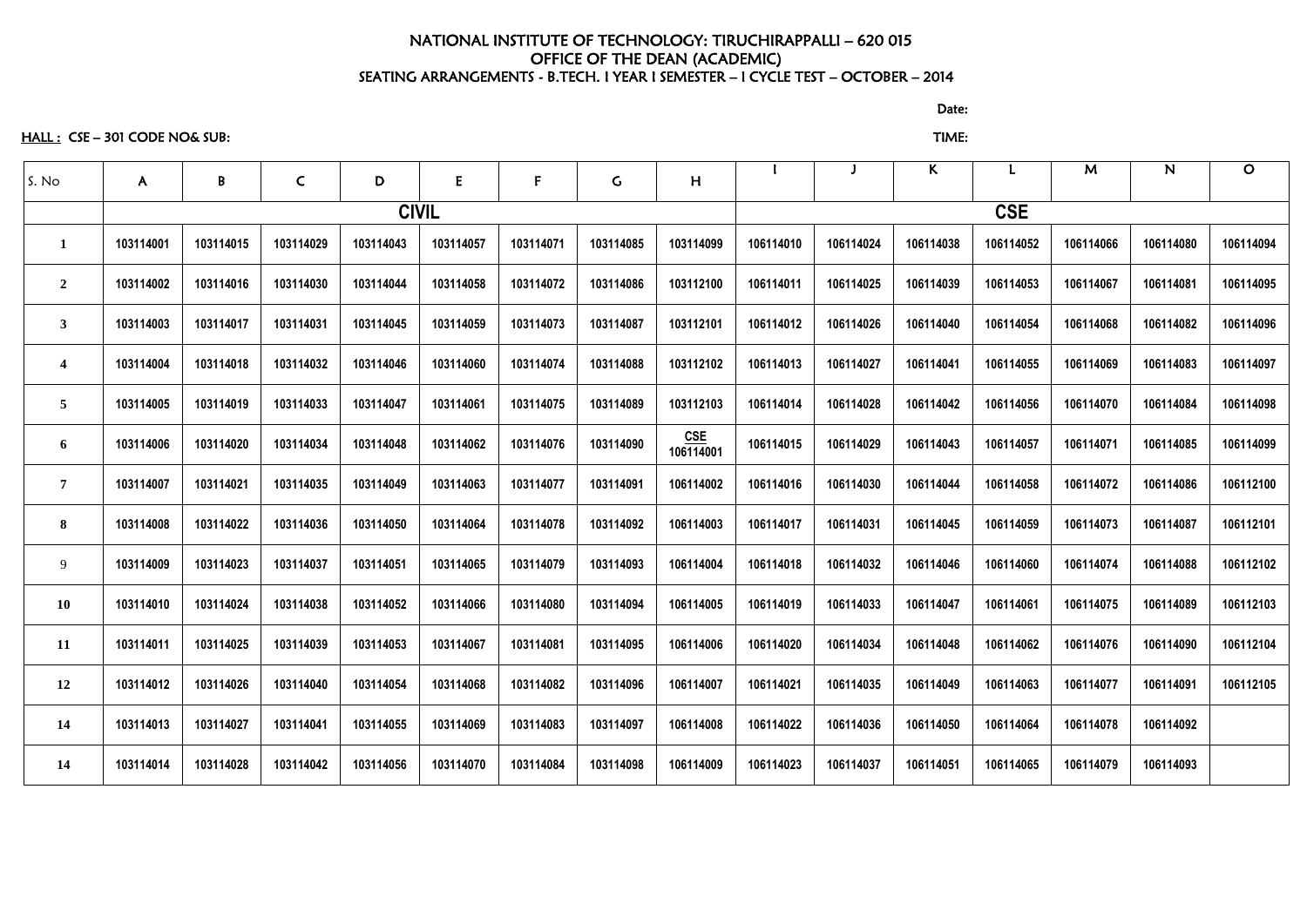## NATIONAL INSTITUTE OF TECHNOLOGY: TIRUCHIRAPPALLI – 620 015

# OFFICE OF THE DEAN (ACADEMIC)

discussion of the contract of the contract of the Date: TIME:

SEATING ARRANGEMENTS - B.TECH. I YEAR I SEMESTER – I CYCLE TEST – OCTOBER – 2014

HALL : CSE – 302 CODE NO& SUB:

| S. No          | $\mathsf{A}$ | B | $\mathsf{C}$ | D | E                                                                                                                                                                                                                               | F          | G. | H |                         |                                               | K | L                                                                                                                     | M | $\mathsf{N}$            | $\mathbf{O}$                                  | P | Q | $\mathsf{R}$                                  |
|----------------|--------------|---|--------------|---|---------------------------------------------------------------------------------------------------------------------------------------------------------------------------------------------------------------------------------|------------|----|---|-------------------------|-----------------------------------------------|---|-----------------------------------------------------------------------------------------------------------------------|---|-------------------------|-----------------------------------------------|---|---|-----------------------------------------------|
|                | <b>MECH</b>  |   |              |   |                                                                                                                                                                                                                                 | <b>CHL</b> |    |   |                         | <b>MME</b>                                    |   |                                                                                                                       |   |                         |                                               |   |   |                                               |
| 1              |              |   |              |   | 111114001   111114016   111114031   111114046   111114061   111114076   111114091   111114106                                                                                                                                   |            |    |   | <u>CHL</u><br>102114001 |                                               |   | 102114016   102114031   102114046   102114061                                                                         |   | <u>MME</u><br>112114001 |                                               |   |   | 112114016   112114031   112114046   112114061 |
| $\overline{2}$ |              |   |              |   | 111114032   112114047   111114047   111114062   11111407   11111407   111114092   111114092   112114002   102114017   102114032   102114047   102114062   112114062   112114017   112114032   112114047   112114062   112114052 |            |    |   |                         |                                               |   |                                                                                                                       |   |                         |                                               |   |   |                                               |
| $\mathbf{3}$   |              |   |              |   | 111114038 112114038 111114048 111114063 111114078 111114078 111114093 111114108 102114003 102114018 102114033 102114048 102114063 112114003 112114018 112114033 112114048 11211403  112114033  112114048  112114048  112114039  |            |    |   |                         |                                               |   |                                                                                                                       |   |                         |                                               |   |   |                                               |
| 4              |              |   |              |   | 111114004 111114014   111114034   111114049   111114064   111114079   111114094                                                                                                                                                 |            |    |   |                         |                                               |   | 102114014   102114019   102114034   102114049   102114064   112114004   112114019   112114034   112114049   112114064 |   |                         |                                               |   |   |                                               |
| 5              |              |   |              |   | 111114005   111114020   111114035   111114050   111114065   111114080   111114095                                                                                                                                               |            |    |   |                         |                                               |   | 102114005   102114020   102114035   102114050   102114065   112114005   112114020   112114035   112114050   112114065 |   |                         |                                               |   |   |                                               |
| 6              |              |   |              |   | 111114006 1111114021 111114036 111114051 111114066 1111114081 111114096                                                                                                                                                         |            |    |   |                         |                                               |   | 102114006   102114021   102114036   102114051   102114066   112114006   112114021   112114036   112114051             |   |                         |                                               |   |   |                                               |
| 7              |              |   |              |   | 111114007   111114022   111114037   111114052   111114067   111114082   111114097                                                                                                                                               |            |    |   |                         |                                               |   | 102114007   102114022   102114037   102114052   102114067   112114007   112114022   112114037   112114052             |   |                         |                                               |   |   |                                               |
| 8              |              |   |              |   | 111114008   111114023   111114038   111114053   111114068   111114083   111114098                                                                                                                                               |            |    |   |                         |                                               |   | 102114008   102114023   102114038   102114053   102114068   112114008   112114023   112114038   112114053             |   |                         |                                               |   |   |                                               |
| 9              |              |   |              |   | 111114009   111114024   111114039   111114054   111114069   111114084   111114099                                                                                                                                               |            |    |   |                         |                                               |   | 102114009   102114024   102114039   102114054   102114069   112114009   112114024   112114039   112114054             |   |                         |                                               |   |   |                                               |
| <b>10</b>      |              |   |              |   | 111114010   111114025   111114040   111114055   111114070   111114085   111114100                                                                                                                                               |            |    |   |                         |                                               |   | 102114010   102114025   102114040   102114055   102114070   112114010   112114025   112114040   112114055             |   |                         |                                               |   |   |                                               |
| 11             |              |   |              |   | 111114011   111114026   111114041   111114056   111114071   111114086   111114101                                                                                                                                               |            |    |   |                         |                                               |   | 102114011   102114026   102114041   102114056   102114071   112114011   112114026   112114041   112114056             |   |                         |                                               |   |   |                                               |
| 12             |              |   |              |   | 111114012   111114027   111114042   111114057   111114072   111114087   111114102                                                                                                                                               |            |    |   |                         | 102114012   102114027   102114042   102114057 |   |                                                                                                                       |   |                         | 112114012   112114027   112114042   112114057 |   |   |                                               |
| 14             |              |   |              |   | 111114013   111114028   111114043   111114058   111114073   111114088   111114103                                                                                                                                               |            |    |   |                         | 102114013   102114028   102114043   102114058 |   |                                                                                                                       |   |                         | 112114013   112114028   112114043   112114058 |   |   |                                               |
| 14             |              |   |              |   | 111114014   111114029   111114044   111114059   111114074   111114089   111114104                                                                                                                                               |            |    |   |                         | 102114014   102114029   102114044   102114059 |   |                                                                                                                       |   |                         | 112114014   112114029   112114044   112114059 |   |   |                                               |
| 15             |              |   |              |   | 111114015   111114030   111114045   111114060   111114075   111114090   111114105                                                                                                                                               |            |    |   |                         | 102114015   102114030   102114045   102114060 |   |                                                                                                                       |   |                         | 112114015   112114030   112114045   112114060 |   |   |                                               |